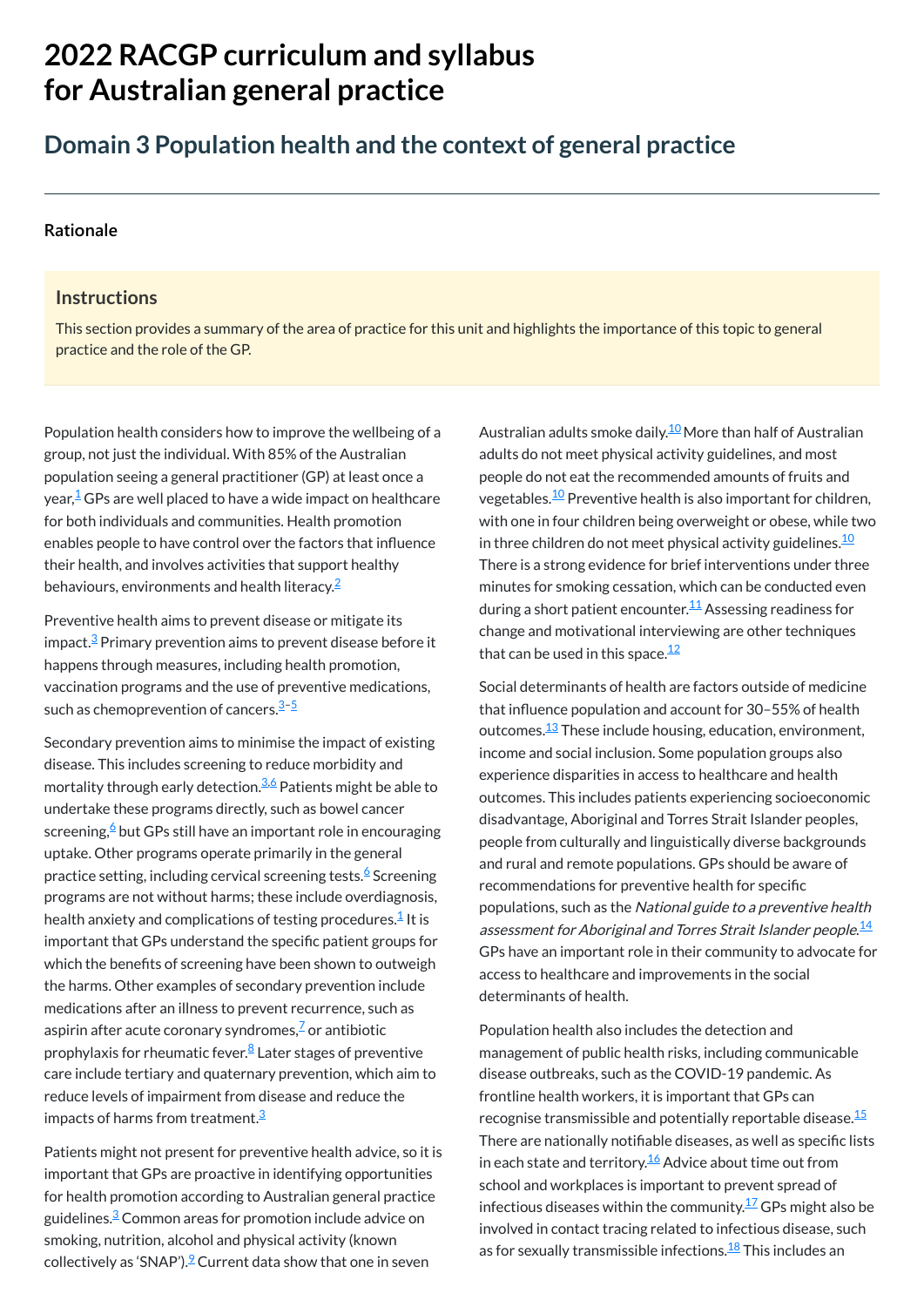awareness of professional, legal and ethical principles for managing sensitive information and mandatory reporting requirements.

Climate change is an emerging public health risk that poses a significant and urgent threat.<sup>[19](#page-1-17)</sup> This will present new direct and indirect challenges for many groups, including an increase in morbidity and mortality from higher temperatures, as well as groups who live in areas at risk of worsening natural disasters as a result of climate change.<sup>[19](#page-1-17)</sup> It is important for GPs to understand their role in identifying, reducing and managing adverse health effects of climate change on Australians.<sup>[19](#page-1-17)</sup> GPs also have an important role in addressing sustainability within their own practices, as well as being advocates within the community for broader mitigation strategies.<sup>[20](#page-1-18)</sup>

#### **References**

<span id="page-1-15"></span>17. healthdirect. School exclusion for health reasons. Haymarket, NSW: healthdirect, 2020 [\(http://www.healthdirect.gov.au/school-exclusion-for-health-reasons\)](http://www.healthdirect.gov.au/school-exclusion-for-health-reasons) [Accessed 29 September 2021].

- <span id="page-1-0"></span>1. The Royal Australian College of General Practitioners. White book. Guidelines for preventive activities in general practice. 9th edn. East Melbourne, Vic: RACGP, 2021 (http://www.racgp.org.au/clinical-resources/clinical-guidelines/key-racgp[guidelines/view-all-racgp-guidelines/guidelines-for-preventive-activities-in-general](http://www.racgp.org.au/clinical-resources/clinical-guidelines/key-racgp-guidelines/view-all-racgp-guidelines/guidelines-for-preventive-activities-in-general-pr/preamble/introduction)pr/preamble/introduction) [Accessed 29 September 2021].
- <span id="page-1-1"></span>2.World Health Organization. Health promotion. Geneva: WHO 2021 [\(http://www.who.int/health-topics/health-promotion\)](http://www.who.int/health-topics/health-promotion) [Accessed 29 September 2021].
- <span id="page-1-2"></span>3. The Royal Australian College of General Practitioners. Green book. Putting prevention into practice: Guidelines for the implementation of prevention in the general practice setting. 3rd edn. East Melbourne, Vic: RACGP, 2018 (http://www.racgp.org.au/clinical[resources/clinical-guidelines/key-racgp-guidelines/view-all-racgp-guidelines/green](http://www.racgp.org.au/clinical-resources/clinical-guidelines/key-racgp-guidelines/view-all-racgp-guidelines/green-book)book) [Accessed 29 September 2021].
- 4.Australian Government Department of Health. National Immunisation Program Schedule. Canberra, ACT: Department of Health, 2021 [\(http://www.health.gov.au/health-topics/immunisation/immunisation-throughout](http://www.health.gov.au/health-topics/immunisation/immunisation-throughout-life/national-immunisation-program-schedule)life/national-immunisation-program-schedule) [Accessed 29 September 2021].
- <span id="page-1-3"></span>5. Emery J, Nguyen P, Minshall J, Cummings KL, Walker J. Chemoprevention: A new concept for cancer prevention in primary care. Aust J Gen Pract 2018;47(12):825–28. doi: 10.31128/AJGP-07-18-4644.
- <span id="page-1-4"></span>6.Australian Government Department of Health. Screening for cancer. Canberra. ACT: Department of Health, 2021 [\(http://www.health.gov.au/health-topics/cancer/cancer](http://www.health.gov.au/health-topics/cancer/cancer-screening)screening) [Accessed 29 September 2021].
- <span id="page-1-5"></span>7. National Heart Foundation of Australia & Cardiac Society of Australia and New Zealand. Australian clinical guidelines for the management of acute coronary syndromes 2016. Melbourne, Vic: National Heart Foundation of Australia, 2016 [\(http://www.heartfoundation.org.au/conditions/fp-acs-guidelines\)](http://www.heartfoundation.org.au/conditions/fp-acs-guidelines) [Accessed 29 September 2021].
- <span id="page-1-6"></span>8.RHD Australia. The 2020 Australian guideline for prevention, diagnosis and management of acute rheumatic fever and rheumatic heart disease (3rd edn). Darwin, NT: RHD Australia, 2020 [\(http://www.rhdaustralia.org.au/arf-rhd-guideline\)](http://www.rhdaustralia.org.au/arf-rhd-guideline) [Accessed 29 September 2021].
- <span id="page-1-7"></span>9. The Royal Australian College of General Practitioners. Smoking, nutrition, alcohol, physical activity (SNAP): A population health guide to behavioural risk factors in general practice. 2nd edn. East Melbourne, VIC: RACGP, 2015 [\(http://www.racgp.org.au/clinical-resources/clinical-guidelines/key-racgp](http://www.racgp.org.au/clinical-resources/clinical-guidelines/key-racgp-guidelines/view-all-racgp-guidelines/snap)guidelines/view-all-racgp-guidelines/snap) [Accessed 29 September 2021].
- <span id="page-1-8"></span>10. Australian Government Department of Health. About preventive health in Australia. Canberra, ACT: Department of Health, 2021 [\(http://www.health.gov.au/health](http://www.health.gov.au/health-topics/preventive-health/about)topics/preventive-health/about) [Accessed 29 September 2021].
- <span id="page-1-9"></span>11. The Royal Australian College of General Practitioners. Supporting smoking cessation: A guide for health professionals. 2nd edn. East Melbourne, Vic: RACGP, 2014 [\(http://www.racgp.org.au/clinical-resources/clinical-guidelines/key-racgp](http://www.racgp.org.au/clinical-resources/clinical-guidelines/key-racgp-guidelines/view-all-racgp-guidelines/supporting-smoking-cessation)guidelines/view-all-racgp-guidelines/supporting-smoking-cessation) [Accessed 29 September 2021].
- <span id="page-1-10"></span>12. Hall K, Gibbie T, Lubman DI. Motivational interviewing techniques: Facilitating behaviour change in the general practice setting. Aust Fam Physician 2021;41(6):660– 67.
- <span id="page-1-11"></span>13. World Health Organization. Social determinants of health. Geneva: WHO, 2021 [\(http://www.who.int/health-topics/social-determinants-of-health#tab=tab\\_1\)](http://www.who.int/health-topics/social-determinants-of-health#tab=tab_1) [Accessed 29 September 2021].
- <span id="page-1-12"></span>14. National Aboriginal Community Controlled Health Organisation & the Royal Australian College of General Practitioners. National guide to a preventive health assessment for Aboriginal and Torres Strait Islander people. 3rd edn. East Melbourne, Vic: RACGP, 2018 [\(http://www.racgp.org.au/clinical-resources/clinical-guidelines/key](http://www.racgp.org.au/clinical-resources/clinical-guidelines/key-racgp-guidelines/view-all-racgp-guidelines/national-guide)racgp-guidelines/view-all-racgp-guidelines/national-guide) [Accessed 29 September 2021].
- <span id="page-1-13"></span>15. Ward JE. Communicable disease outbreaks: What is a case? Aust J Gen Pract 2020;49. doi: 10.31128/AJGP-COVID-24.
- <span id="page-1-14"></span>16. Australian Government Department of Health. Australian national notifiable diseases and case definitions. Canberra, ACT: Department of Health 2021

[\(http://www1.health.gov.au/internet/main/publishing.nsf/Content/cdna](http://www1.health.gov.au/internet/main/publishing.nsf/Content/cdna-casedefinitions.htm)casedefinitions.htm) [Accessed 29 September 2021].

<span id="page-1-16"></span>18. Ward JE. Communicable disease outbreaks: Contact tracing. Aust J Gen Pract 2020;49. doi: 10.31128/AJGP-COVID-26.

<span id="page-1-17"></span>19. The Royal Australian College of General Practitioners. The impact of climate change on human health. East Melbourne, Vic: RACGP, 2019 (http://www.racgp.org.au/advocacy/position-statements/view-all-position-

[statements/clinical-and-practice-management/the-impact-of-climate-change-on-](http://www.racgp.org.au/advocacy/position-statements/view-all-position-statements/clinical-and-practice-management/the-impact-of-climate-change-on-human-health)

<span id="page-1-18"></span>human-health) [Accessed 29 September 2021].

20. Pendrey CGA, Beaton L, Kneebone JA. General practice in the era of planetary health: Responding to the climate health emergency. Aust J Gen Pract 2020;49(8):520–23. doi: 10.31128/AJGP-01-20-5207.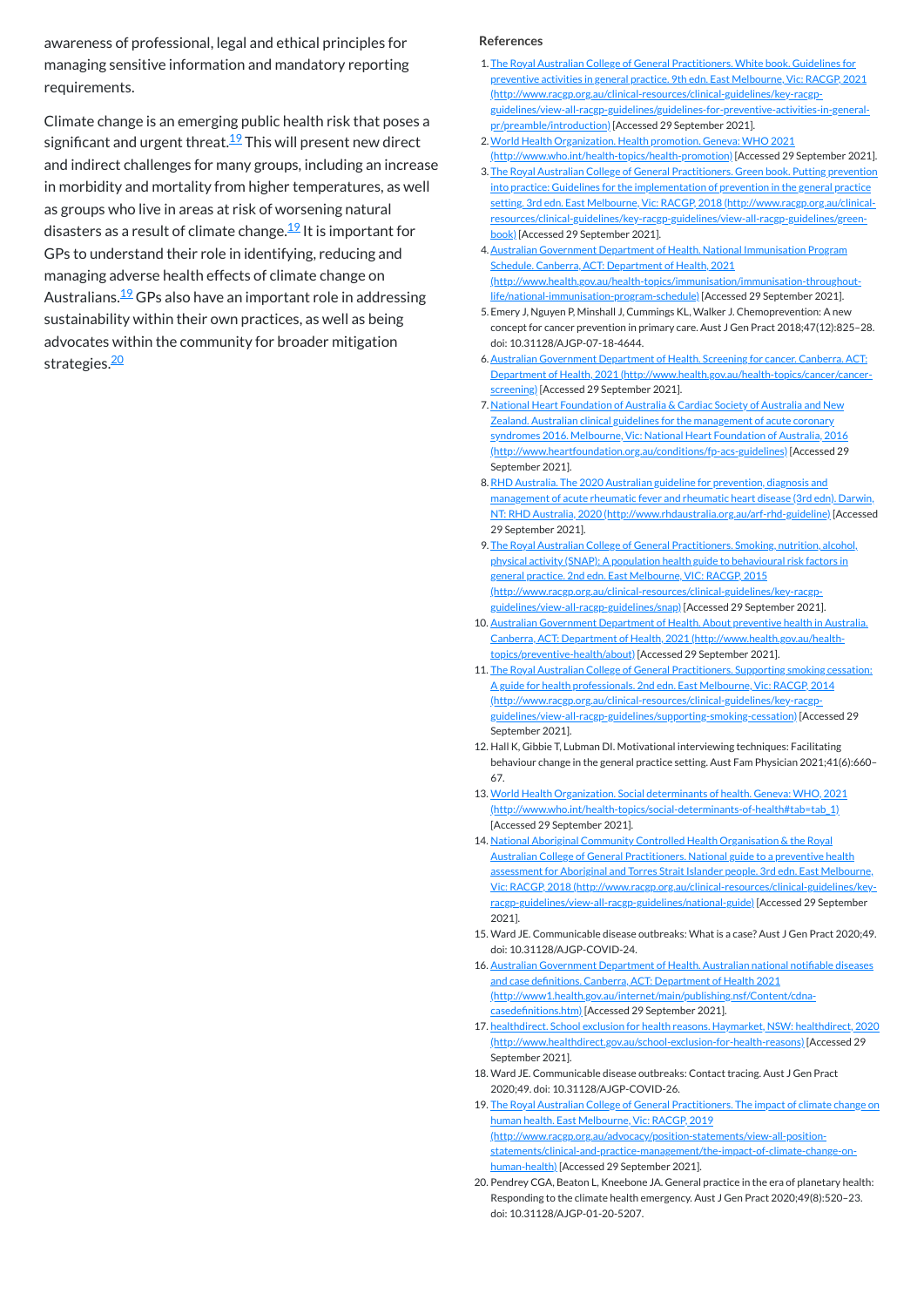## **Instructions**

This section lists the knowledge, skills and attitudes that are expected of a GP. These are expressed as core competencies that are required of a GP across all clinical consultations, interactions and contexts. These core competencies are further detailed as measurable core competency outcomes.

| Population health and the context of general practice |                                                                                                                                             |                                           |                                                                                                                                                                                                                                                                                                                                                                                                  |  |  |  |
|-------------------------------------------------------|---------------------------------------------------------------------------------------------------------------------------------------------|-------------------------------------------|--------------------------------------------------------------------------------------------------------------------------------------------------------------------------------------------------------------------------------------------------------------------------------------------------------------------------------------------------------------------------------------------------|--|--|--|
| Core competencies                                     |                                                                                                                                             | Core competency outcomes                  |                                                                                                                                                                                                                                                                                                                                                                                                  |  |  |  |
|                                                       |                                                                                                                                             | The GP is able to:                        |                                                                                                                                                                                                                                                                                                                                                                                                  |  |  |  |
| 3.1                                                   | GPs practise in a sustainable and accountable manner to<br>support the environment, their community and the<br>Australian healthcare system | 3.1.1<br>3.1.2<br>3.1.4                   | incorporate epidemiology into screening and management<br>practices<br>utilise shared resources in a sustainable manner (acknowledging<br>that resources will always be finite)<br>3.1.3 manage current and emerging public health risks effectively<br>engage in public health and health promotion activities (to<br>promote health in the local community)                                    |  |  |  |
|                                                       | 3.2 GPs advocate for the needs of their community                                                                                           | 3.2.1<br>3.2.2<br>3.2.3<br>3.2.4          | describe the barriers to health equity in Australia (in the context of<br>general practice)<br>undertake the necessary action(s) to bring about positive change<br>for patients (and community)<br>explain how social and environmental determinants impact health<br>(in their community)<br>advocate to remove the health inequities that exist between<br>various groups within the community |  |  |  |
|                                                       |                                                                                                                                             | AH3.2.1<br><b>Rural health</b><br>AH3.2.1 | Aboriginal and Torres Strait Islander health<br>identify and promote ways to achieve health equity for Aboriginal<br>and Torres Strait Islander people<br>AH3.2.2 identify and promote social, environmental and cultural<br>determinants of health in the local community<br>advocate for equitable access to appropriate services for rural and<br>remote communities                          |  |  |  |

## **Instructions**

This section includes tips related to this unit from experienced GPs. This list is in no way exhaustive but gives you tips to consider applying to your practice.

**Extension exercise:** Speak to your study group or colleagues to see if they have further tips to add to the list.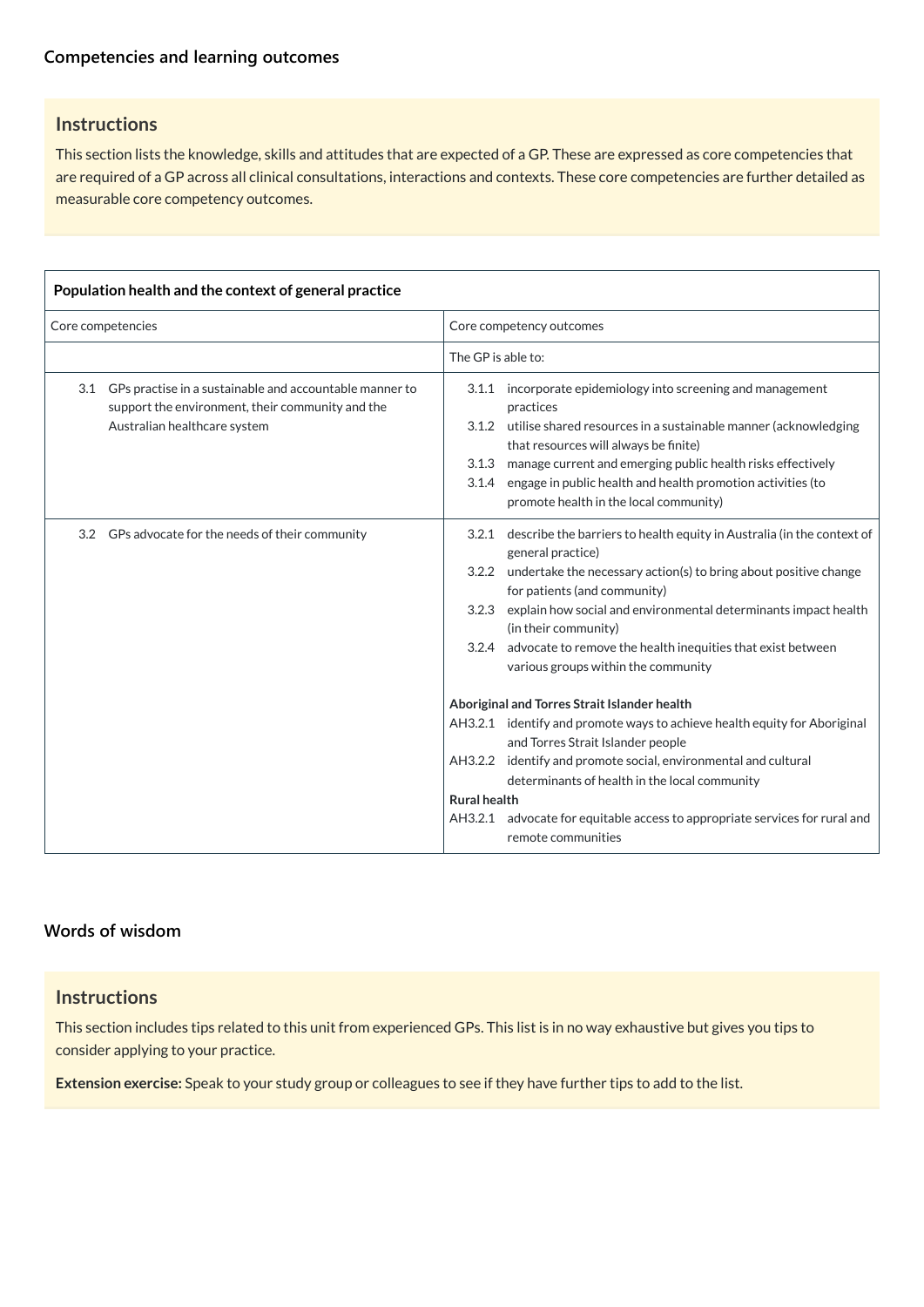- **1.** People might not come to see you just for a health check or preventive health advice. Prevention can be opportunistically included in many types of consultations.
- **2.** Remember, preventive health is a lifelong process; you don't need to cover everything in one consultation. Try not to overload the patient with too much health advice in a single consultation. It is also important to empower and assist patients in sharing responsibility for their preventive health needs.
- **3.** Vaccine hesitancy occurs on a spectrum. Address the individual's concerns about vaccination; be non-judgemental and open to continuing the discussion if a patient is still unsure.
- **4.** Evidence is always evolving. It is more important to be able to rapidly find and evaluate the information you need, rather than to memorise everything.
- **5.** Social determinants of health have a significant impact on a patient's health status. Always discuss the patient's social situation. Know local social services in your area to refer patients to for assistance.

The questions in the table below are ordered according to the RACGP clinical exam assessment areas [\(https://www.racgp.org.au/getmedia/f93428f5-c902-44f2-b98a-e56d9680e8ab/Clinical-Competency-Rubric.pdf.aspx\)](https://www.racgp.org.au/getmedia/f93428f5-c902-44f2-b98a-e56d9680e8ab/Clinical-Competency-Rubric.pdf.aspx) and domains, to prompt you to think about different aspects of the case example.

Note that these are examples only of questions that may be asked in your assessments.

## **[Case consultation example](javascript:void(0))**

## **Instructions**

- 1. Read this example of a common case consultation for this unit in general practice.
- 2. Thinking about the case example, reflect on and answer the questions in the table below.

You can do this either on your own or with a study partner or supervisor.

**Extension exercise**: Create your own questions or develop a new case to further your learning.



**Sam is a 35-year-old woman who presents for her annual influenza vaccination. She is feeling well. You** note on her medical record that Sam smokes 10 cigarettes per day and has a family history of breast **cancer. Her last cervical screen at your practice was six years ago. She doesn't attend the practice**

## **regularly and you think about what preventive health measures you might be able to discuss opportunistically.**

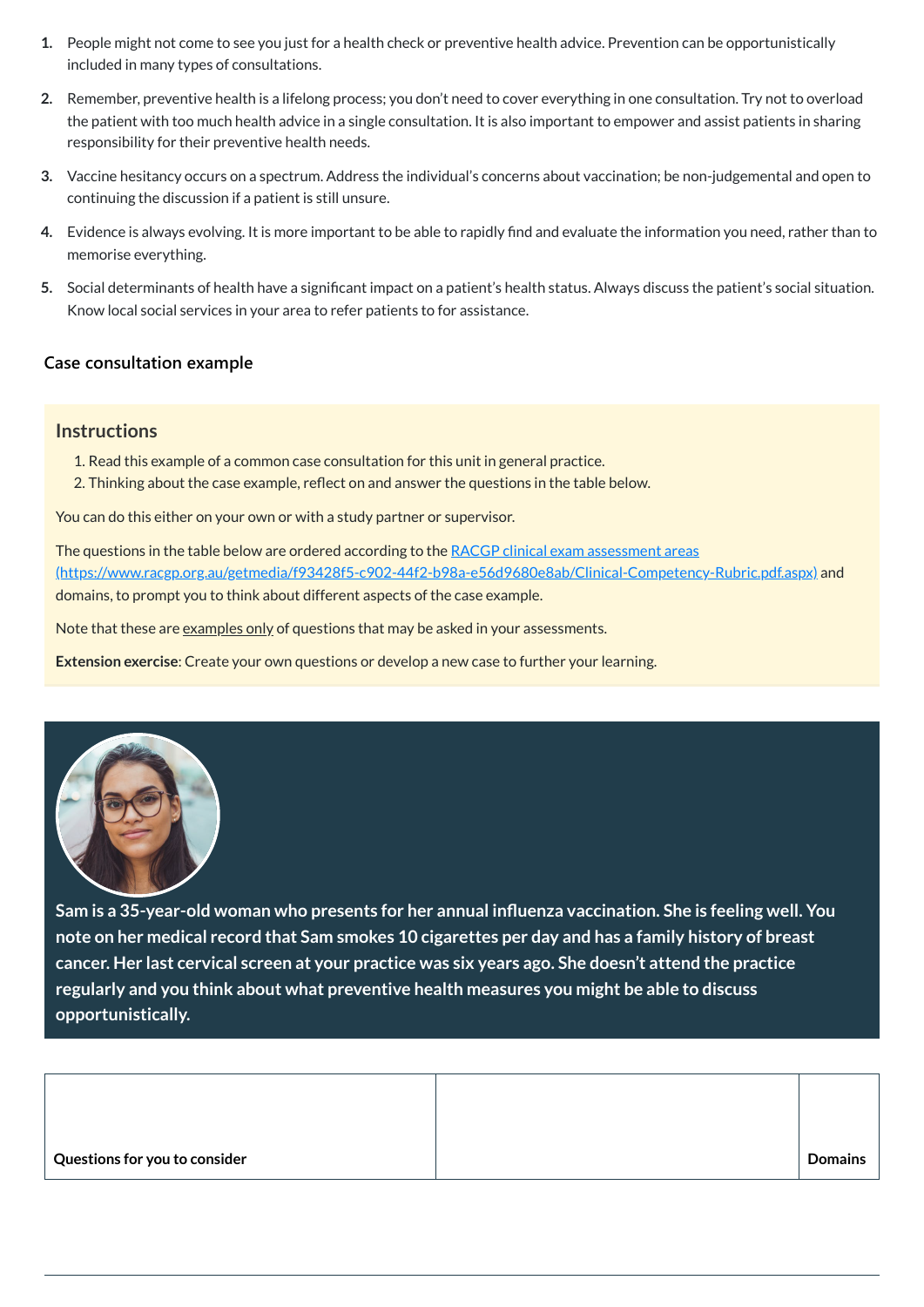| Questions for you to consider                                                                                                                                                                                      |                                                      | <b>Domains</b> |
|--------------------------------------------------------------------------------------------------------------------------------------------------------------------------------------------------------------------|------------------------------------------------------|----------------|
| What communication techniques could you use to talk to<br>Sam about smoking cessation?                                                                                                                             | 1. Communication and consultation skills             | 1,2,5          |
| How might your communication be different in a telehealth<br>consultation compared with face to face? How might it be<br>different in a consultation using an interpreter?                                         |                                                      |                |
| How would you explain the concept of risk to Sam?                                                                                                                                                                  |                                                      |                |
| What other history do you need to assess Sam's risk of<br>breast cancer?                                                                                                                                           | 2. Clinical information gathering and interpretation | $\overline{2}$ |
| What resources would help you recommend evidence-<br>based screening tests for Sam?                                                                                                                                |                                                      |                |
| What questions would you ask to take a history of lifestyle<br>risk factors?                                                                                                                                       |                                                      |                |
| What does Sam's family history of breast cancer mean for<br>screening and prevention? How would this be different if<br>she were 45 years old?                                                                     | 3. Making a diagnosis, decision making and reasoning | 2              |
| Should a cardiovascular risk assessment be performed for<br>Sam? What if she were Aboriginal or Torres Strait Islander?                                                                                            |                                                      |                |
| What preventive health measures could you offer Sam<br>today? How would you prioritise them?                                                                                                                       | 4. Clinical management and therapeutic reasoning     | $\overline{2}$ |
| What preventive health measures would you discuss if Sam<br>were pregnant?                                                                                                                                         |                                                      |                |
| What are the differences in how you would investigate a<br>patient with breast cancer symptoms compared with<br>screening?                                                                                         |                                                      |                |
| If Sam's cervical screening revealed high-grade cellular<br>change, how would you involve other health professionals<br>in her care? What if she lived in a rural community and<br>needed to travel for treatment? |                                                      |                |
| How would you work with Sam to develop shared health<br>goals?                                                                                                                                                     | 5. Preventive and population health                  | 1,2,3          |

| suus.<br>Sam says that many people in her family and local<br>community also smoke. What strategies could you use to<br>address this at a community level?                                                                                                  |                    |   |
|-------------------------------------------------------------------------------------------------------------------------------------------------------------------------------------------------------------------------------------------------------------|--------------------|---|
| As part of her health check, Sam tests positive for a<br>notifiable disease. How would you explain to her the<br>processes of notification and contact tracing? What<br>considerations would there be for managing confidentiality<br>in a rural community? | 6. Professionalism | 4 |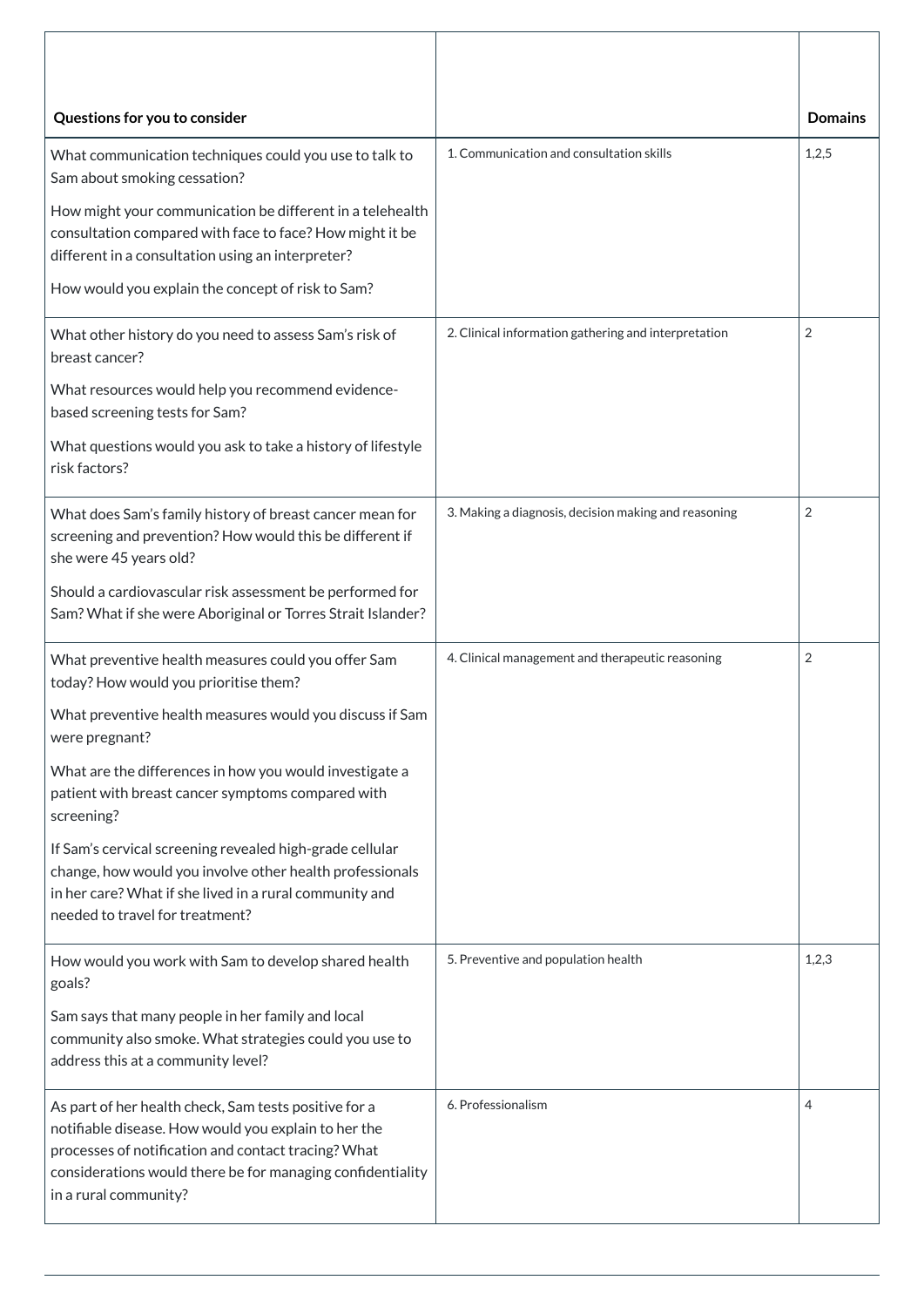| Questions for you to consider                                                                                                                                                                           |                                                            | <b>Domains</b> |
|---------------------------------------------------------------------------------------------------------------------------------------------------------------------------------------------------------|------------------------------------------------------------|----------------|
| How might you use practice software to set recalls for<br>future health screening? If you were going on leave, how<br>would you ensure Sam's test results are checked and<br>followed up appropriately? | 7. General practice systems and regulatory requirement     | 5              |
| How might you audit your practice population to identify<br>other patients who are overdue for cervical screening?                                                                                      |                                                            |                |
| If Sam reported having a cervical screening test interstate<br>recently, how could you obtain the result?                                                                                               |                                                            |                |
| How do you prepare, administer and record vaccines in<br>your practice? How would you manage and report any<br>adverse events following vaccination?                                                    | 8. Procedural skills                                       | $\overline{2}$ |
| How do you perform a cervical screening test? What<br>measures would you have in place to ensure patient<br>comfort and privacy?                                                                        |                                                            |                |
| How would you manage the consultation if Sam told you<br>she isn't sure that she wants to participate in health<br>screening?                                                                           | 9. Managing uncertainty                                    | $\overline{2}$ |
| What serious illnesses might be detected from routine<br>health checks?                                                                                                                                 | 10. Identifying and managing the significantly ill patient | 2              |
| How would you manage positive screening for a serious<br>illness? What if you were in a remote location?                                                                                                |                                                            |                |

## **[Learning strategies](javascript:void(0))**

## **Instructions**

This section has some suggestions for how you can learn this unit. These learning suggestions will help you apply your knowledge to your clinical practice and build your skills and confidence in all of the broader competencies required of a GP.

There are suggestions for activities to do:

- on your own
- with a supervisor or other colleague
- $\bullet$  in a small group
- with a non-medical person, such as a friend or family member.

Within each learning strategy is a hint about how to self-evaluate your learning in this core unit.

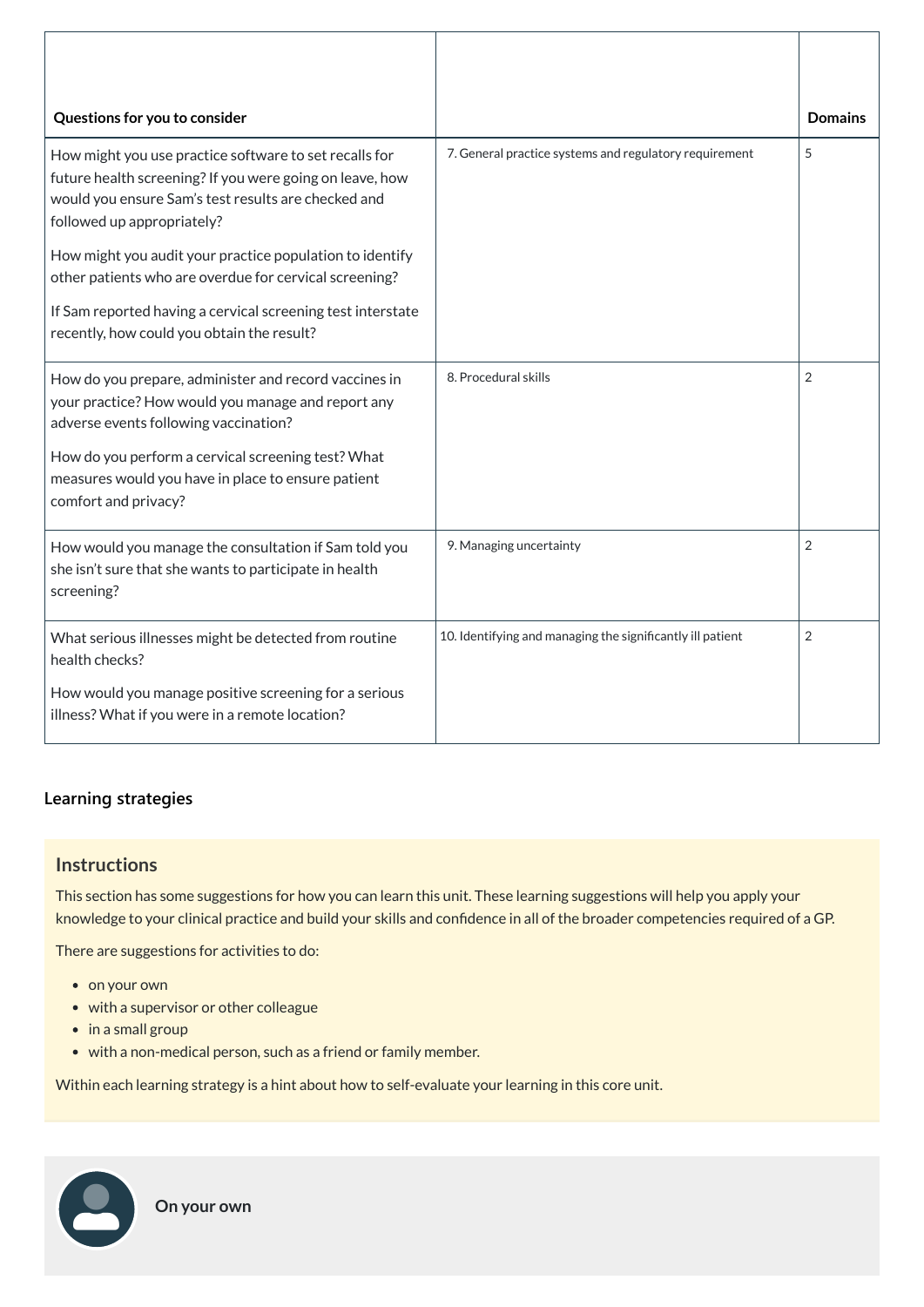Find and review the National Immunisation Program Schedule for your state or territory. Learn about vaccine-preventable diseases and think about how you would explain to a patient what each vaccine is for.

- Are there any additional vaccines recommended in your state or territory? Where would you find this information?
- What about schedules for catch-ups or additional vaccinations for special groups, for example, new arrivals to Australia, immunocompromised patients or Aboriginal and Torres Strait Islander people?
- What additional vaccines could be available privately? When are they indicated?

Do a case analysis of a patient you have seen recently for a prescription renewal.

- Did you discuss any preventive health in the consultation? Were there any issues you could have discussed opportunistically?
- Check if the patient is up to date with their health screening and vaccinations. Consider what you might want to discuss if the patient returns for another consultation.

#### **With a supervisor**

Role-play a consultation with a vaccine-hesitant patient.

- Try out different strategies for discussing the risks and benefits of vaccination. Provide education about the diseases each vaccination is for.
- How would you find reliable patient information and handouts?
- What advice does your supervisor have?

Discuss your clinic processes for identifying patients recommended for health screening.

- How can recall systems help? How are patients contacted with reminders?
- What audits could you do to assess if the practice population is up to date with health screening?
- How are results managed if the requesting doctor is away?

- Identify the research question and whether the methodology was appropriate. Can you explain the epidemiological and research terms used in the article?
- Consider if the article is relevant to your population and whether it changes your practice.

Ask your supervisor about how they include preventive health in their consultations. If you have the opportunity, talk to others in your practice about their approach to preventive health and compare their different approaches and communication styles.

Discuss how your supervisor adapts their communication style to engage different patient groups. How do they tailor their communication style to the individual?



Role-play talking to a patient about improvements they could make to their lifestyle and behaviour. Swap roles. Have different members of the group try out different models and techniques, for example, brief intervention or motivational interviewing.

- Discuss what techniques were more effective.
- How might communication need to be modified for different patient groups?

Run a journal club in your group and have each person select a research article to discuss.

Research the health concerns in your local population or the health priorities for your practice. Have each member of the group run a teaching session on a different health issue. Run a presentation at your practice about the health issue.

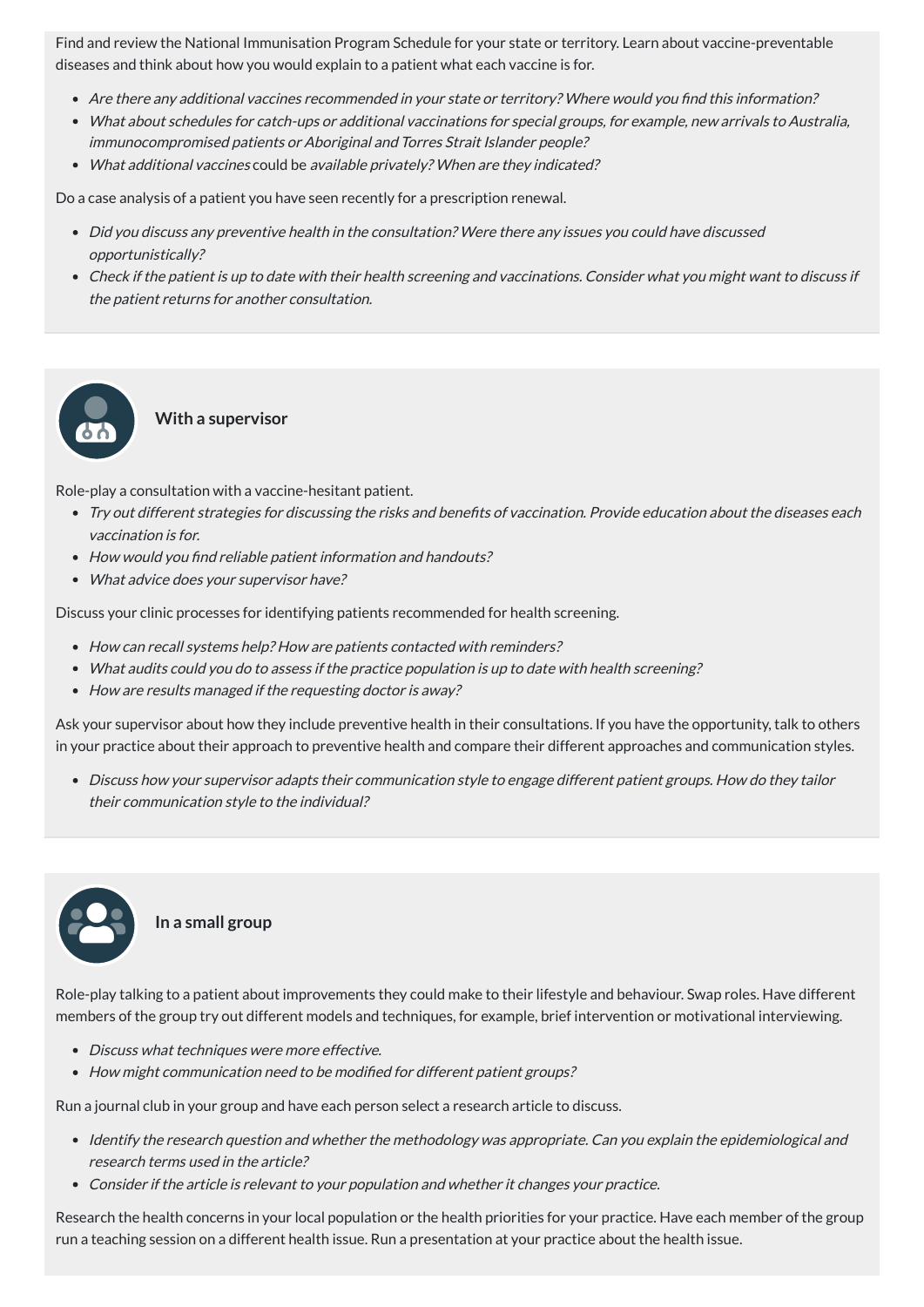- Consider what your practice is currently doing for health promotion on your chosen issue, and how you might advocate for health promotion in your community.
- What did you learn from your peers' presentations?



## **With a friend or family member**

Ask your friend or family member what they think might be an important health issue in their local community.

- How does this compare with evidence about local health priorities?
- How can you as a GP address their concerns?
- How can you advocate within the community for health issues of concern to them? How can you involve community members in health advocacy?

### **[Guiding topics and content areas](javascript:void(0))**

## **Instructions**

These are examples of topic areas for this unit that can be used to help guide your study.

Note that this is not a complete or exhaustive list, but rather a starting point for your learning.

- Provide age-appropriate education and promote healthy behaviours specific to the individual on topics, including:
	- smoking
	- nutrition
	- $\circ$  alcohol and other drugs
	- $\circ$  physical activity.
- Provide advice on health-promotion measures for individual circumstances across the lifespan. Consider the specific needs of population groups, including:
	- pregnant people
	- Aboriginal and Torres Strait Islander peoples
	- $\circ$  refugees and asylum seekers
	- culturally and linguistically diverse groups
	- LGBTIQ+ people
	- people experiencing socioeconomic deprivation, including homelessness and unemployment
	- $\circ$  people with disabilities.
- Assess and manage specific health risks in the individual, such as:
	- $\circ$  risk of developing chronic disease, including a mental health disorder
	- $\circ$  risk of infectious diseases
	- $\circ$  cancer risk
	- $\circ$  occupations with specific workplace exposures
	- $\circ$  risks arising from existing health conditions.
- Use a range of communication strategies to encourage behaviour change, such as:
	- brief interventions
	- motivational interviewing.
- Advise patients on evidence-based screening measures recommended for their individual circumstances, and appropriately explain the risks and benefits of screening tools.
- Provide screening measures that occur in the general practice setting and refer patients to outside services when required.
- Recommend, prescribe and administer appropriate vaccinations: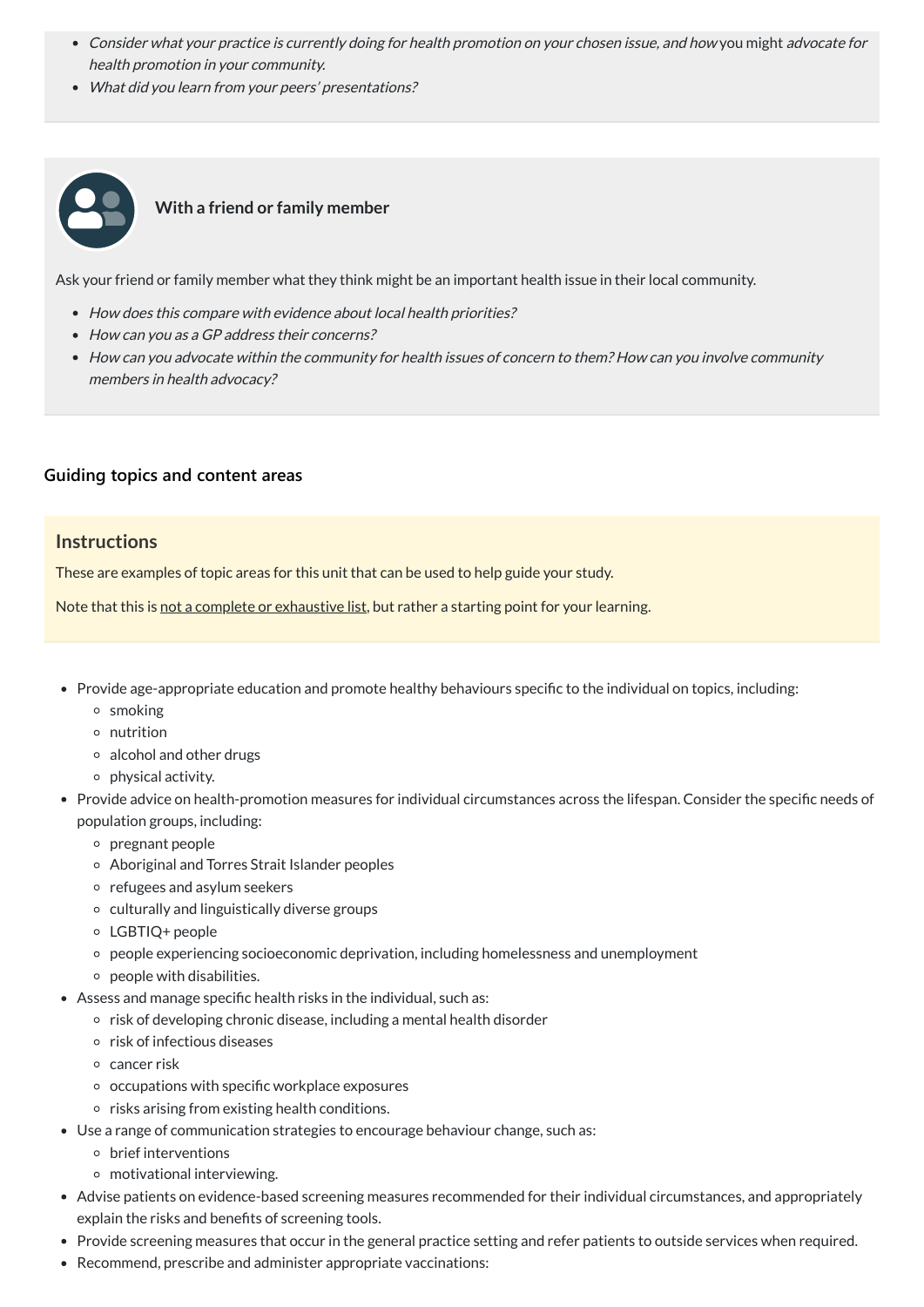- $\circ$  in accordance with the National Immunisation Program Schedule
- $\circ$  for a patient newly arrived in Australia
- o for travel
- $\circ$  for occupational health, for example, healthcare workers
- $\circ$  for a patient eligible for additional vaccines available privately.
- Manage potentially transmissible diseases by:
	- o following practice policies and procedures, for example, using personal protective equipment, cleaning and patient flow
	- providing guidance to patients on reducing transmission to others, for example, hygiene and appropriate exclusion from school and work.
- Use mandatory reporting mechanisms, for example, for notifiable diseases, adverse drug reactions and childhood immunisations.
- Find information on local health concerns that might be relevant to your practice population.
- Conduct practice audits to assess the health of the patient population and identify areas for improvement.
- Advocate for measures in the local community to address social determinants of health, reduce inequality and improve access to healthcare.
- Manage confidentiality of health information when conducting individual patient consultations and population health activities.
- Use practice recall systems for health screening.
- Understand and interpret commonly used research and epidemiological terms in journal articles relevant to general practice.
- Demonstrate awareness of emerging population health concerns, including environmental health and climate change.

The following list of resources is provided as a starting point to help guide your learning only and is not an exhaustive list of **all resources.** It is your responsibility as an independent learner to identify further resources suited to your learning needs, and to ensure that you refer to the most up-to-date guidelines on a particular topic area, noting that any assessments will utilise current guidelines.

• Hall K, Gibbie T, Lubman DI. Motivational interviewing techniques: Facilitating behaviour change in the general practice setting [\(http://www.racgp.org.au/afp/2012/september/motivational-interviewing-techniques/\).](http://www.racgp.org.au/afp/2012/september/motivational-interviewing-techniques/) Aust Fam Physician 2012;41(9):660–67.

• Palmer VJ, Lewis M, Stylianopolous V, Furler J. Primary care prevention of the cardiovascular health crisis for people with severe mental illnesses: The elephant in the room [\(https://www1.racgp.org.au/ajgp/2018/december/primary-care](https://www1.racgp.org.au/ajgp/2018/december/primary-care-prevention-of-the-cardiovascular-heal)prevention-of-the-cardiovascular-heal). Aust J Gen Pract 2018;47(12):846–50.

• Straus S, Glasziou P, Richardson WS, Haynes RB. Evidence-based medicine: How to practice and teach EBM. 5th edn. Edinburgh: Elsevier, 2018. (Available from the RACGP library.)

## **[Learning resources](javascript:void(0))**

## **Instructions**

## **Journal articles**

Using motivational interviewing as a communication technique.

Prevention strategies to manage the increased risk of cardiovascular disease in patients with severe mental illness.

#### **Textbooks**

Evaluating health evidence and interventions.

### **Online resources**

Use this website to review the national notifiable diseases and those applicable to your own state or territory.

• Australian Government Department of Health. Australian national notifiable diseases by disease type

[\(https://www1.health.gov.au/internet/main/publishing.nsf/Content/cda-surveil-nndss-casedefs-distype.htm\)](https://www1.health.gov.au/internet/main/publishing.nsf/Content/cda-surveil-nndss-casedefs-distype.htm).

Information about vaccine preventable diseases and recommended immunisations in Australia.

Australian Government Department of Health. National Immunisation Program Schedule (http://www.health.gov.au/health[topics/immunisation/immunisation-throughout-life/national-immunisation-program-schedule\).](http://www.health.gov.au/health-topics/immunisation/immunisation-throughout-life/national-immunisation-program-schedule)